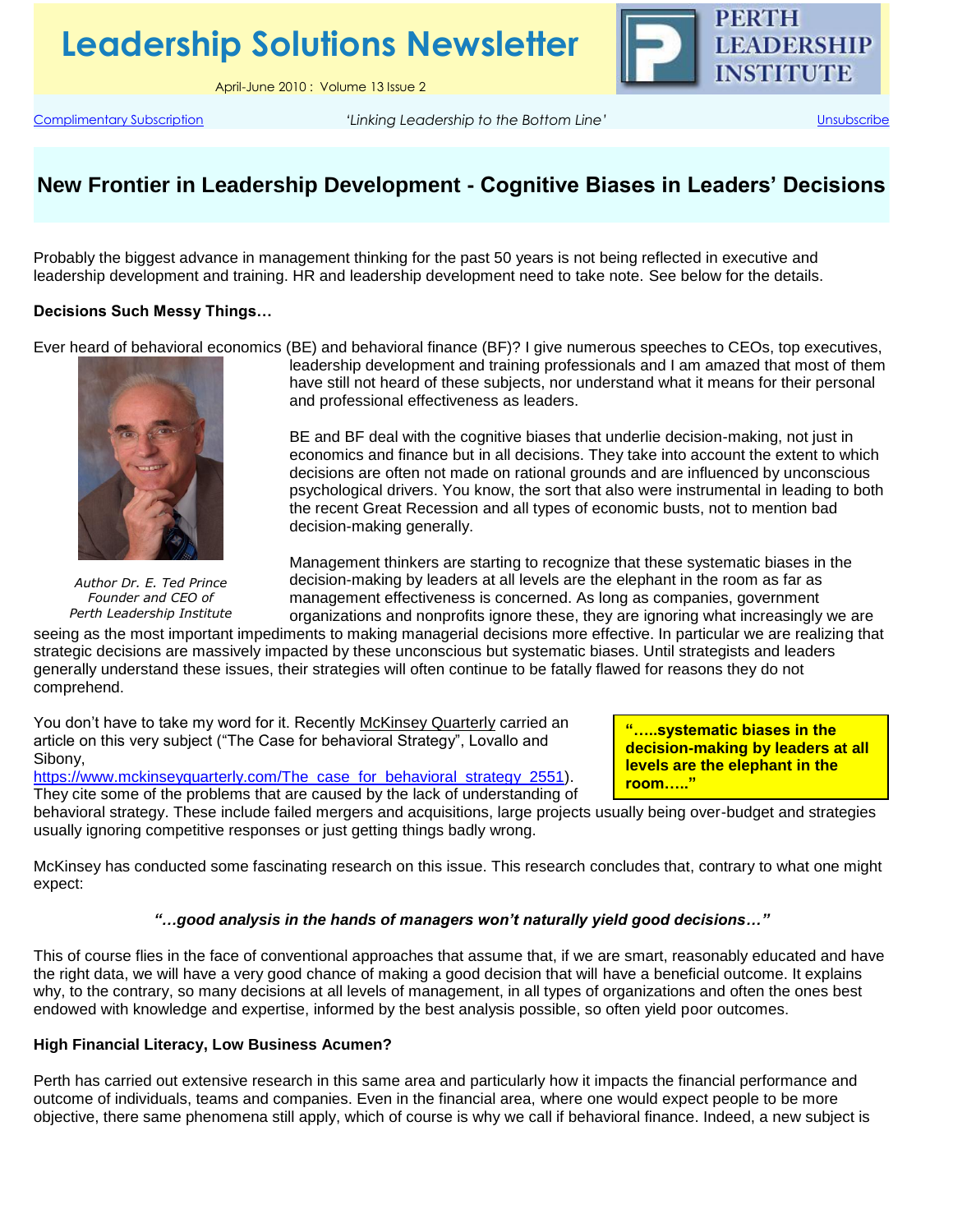starting to emerge, namely behavioral accounting, to study how behavior impacts activities such as accounting, budgeting and forecasting.

And new evidence is emerging that suggests that high financial literacy does not necessarily lead to profitable outcomes; rather often the reverse. The reason is the phenomenon that in behavioral finance is termed "over-confidence". This is the process by which people wrongly believe that the possession of high academic qualifications or other type of expertise leads their judgment to be automatically better and so take higher risks which are not merited and which lead to financial failure.

**"….high financial literacy does not necessarily lead to profitable outcomes….."**

Of course, this is exactly what we saw in Wall Street in the financial meltdown of 2008, not to mention other similar incidents such as the Long-Term Capital Management failure of 1998. In sum, the evidence is starting to suggest that there is no correlation between business acumen and financial literacy. The research suggests that he only way of repairing this deficiency is for leaders to become aware of the cognitive biases

that lead them to wrongly believe that their high qualifications lead them to possess superior qualities of business acumen, and then to address this vulnerability accordingly.

Perth's research has led to our development of psychometric assessments which allow these cognitive biases in the financial realm to be identified and measured and used as the basis for leadership development and coaching programs. They show the participants of these programs how to recognize and compensate for the cognitive biases that have unproductive financial outcomes.

These programs are focused not only at the level of the individual but also at the level of the team and the organization where cognitive biases are crystallized and magnified often resulting in major financial problems or even failure. The psychometric assessments can be directly correlated with financial metrics in financial statements and with valuation metrics. This permits participants to measure their progress not just psychometrically but also through commonly-used financial measures that are transparent and able to be viewed by outsiders including shareholders, if this is so desired.

## **Strategy as Self-Deception…**

Amongst the more intriguing aspects of BE and BF is the evidence linking cognitive biases to failures in strategic thinking and analysis. It is becoming increasingly clear that conventional models based on rational thinking and rational expectations are too simplistic to cope with most strategic situations. Cognitive biases within even the most sophisticated observers and leaders routinely lead to strategic failures.

Over-confidence in one's qualifications is just one aspect of this mental process. Other heuristics include what are called framing effects, the tendency to view particular situations within the frame with which the leader has grown and is most comfortable with, thus leading them to ignore other aspects which are not a part of that frame.

It is not an over-statement to say that these systematic biases in leadership judgment are the least understood of managerial issues today and they form the next frontier in management theory and practice. But thus far, these effects have been ignored by most managers, leaders and management trainers. This is despite the fact that several Nobel prizes have been awarded for this work. This is the significance of the recent article in the McKinsey Quarterly cited in this newsletter.

**"…..conventional models based on rational thinking and rational expectations are too simplistic to cope with most strategic situations….."**

## **Customers See Your Cognitive Hang-Ups Even When You Don't**

Of course, it not just managers and leaders who are impacted by these factors. So are the customers of every company in the world. Studying the cognitive biases in managerial decision-making cuts both ways; it affects customers and their demand characteristics as well as the decisions on the supply side.

This is another compelling reason for managers and leaders to become familiar with the concepts of BE and BF. It is becoming a competitive necessity if they wish to study their own customers and to be able to compete effectively in what is a new framework for competitive analysis.

We can view this as reverse marketing. Marketing looks to understand the behaviors of prospects and customers. Without an understanding of behavioral analysis, this task is looking increasingly less possible.

Reverse marketing looks not only to the customer but to the view of the customer of the supplier and how this view impacts customer expectations and behaviors. In this view, the customer has an intuitive knowledge of the cognitive biases of companies and suppliers even if they themselves do not.